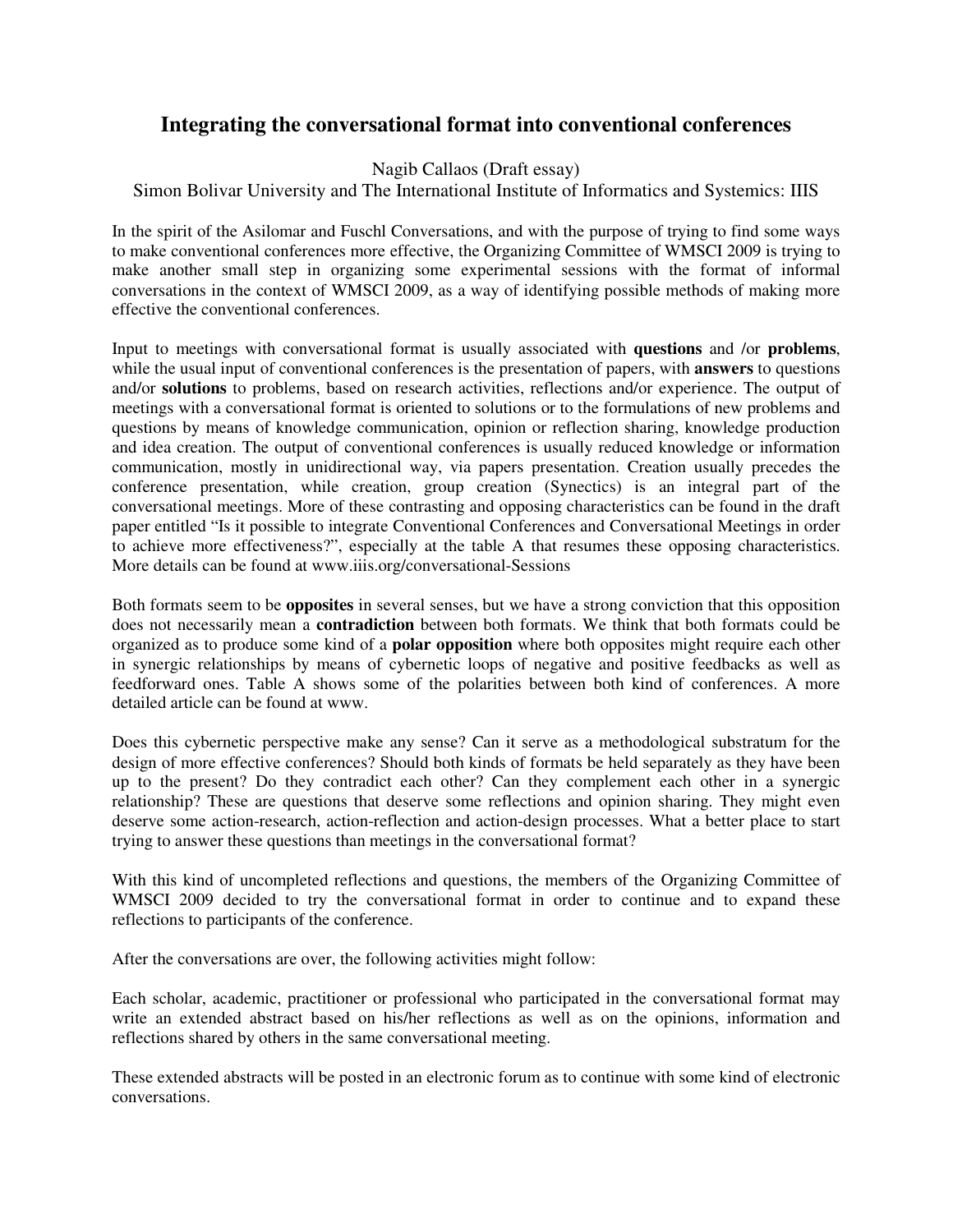Those authors of the extended abstract who might be interested in writing a full paper on the subject, trying to integrate their reflections with those of the other participants in the conversations (citing the content of the extended abstract and what they might have heard in the conversational meeting or what they might have read in the electronic forum)

If there are an adequate number of full papers on the subject, the best of them will be selected for the publication of a multiple-author book or an issue in the Journal of Systemics, Cybernetics and Informatics (JSCI)

#### Professor Nagib Callaos WMSCI 2009 General Chair

|                         | <b>Conventional Conferences</b>                                             | <b>Conversations Format</b>                                                        |
|-------------------------|-----------------------------------------------------------------------------|------------------------------------------------------------------------------------|
|                         |                                                                             |                                                                                    |
|                         | Paper based on a solution or an answer,                                     | A problem or a question, which will be                                             |
| Input                   | which will be presented by an individual                                    | addressed by a group.                                                              |
|                         | (its author).                                                               |                                                                                    |
|                         | Knowledge or information                                                    | Sharing of knowledge, reflections, ideas                                           |
| Output                  | communication.                                                              | and opinions in multi-directional                                                  |
|                         |                                                                             | communication.                                                                     |
| Flow of Information     | Basically unidirectional.                                                   | Multi-directional.                                                                 |
|                         | Serial: one presentation after the nother,                                  | Serial/Parallel: multiple short presentations                                      |
|                         | in a linear format.                                                         | by each individual interacting with similar                                        |
| Sequence                |                                                                             | short presentations of others in a non-linear                                      |
|                         |                                                                             | interchange of ideas.                                                              |
| Cybernetic Loops        | None or very low level of feedback in the                                   | High levels of feedback and feedforward                                            |
|                         | small time period of questions/answers.                                     | loops in a highly interactive environment.                                         |
| Formal/Informal         | Papers are presented in a formal<br>environment and informal interaction is | More informal sharing of ideas and<br>reflections with more possibilities of group |
|                         | limited to coffee breaks.                                                   | creativity and emergence of ideas                                                  |
|                         | <b>Individual</b> (or group) creativity                                     | Group creativity during the meeting,                                               |
| Creativity              | previous to the meeting.                                                    | nurturing and being nurtured by the                                                |
|                         |                                                                             | individuals in the group in positive loops of                                      |
|                         |                                                                             | feedback.                                                                          |
|                         | Pre-established fixed order of papers                                       | Post-established, emergent and dynamic                                             |
| Order                   | presentations. Plan-based order.                                            | order. Rules-based order.                                                          |
| Process                 | Systematic                                                                  | Systemic                                                                           |
| <b>Implicit General</b> | Oriented to efficient knowledge or                                          | Oriented to effectiveness in knowledge                                             |
| Objective               | information communication.                                                  | communication, sharing of ideas and                                                |
|                         |                                                                             | reflections, solving problems, answering                                           |
|                         |                                                                             | questions, achieving consensual designs,                                           |
|                         |                                                                             | etc.                                                                               |
| <b>Whole/Parts</b>      | The whole is basically equal to (or                                         | The whole is basically more than the sum                                           |
|                         | sometimes even less than) the sum of its                                    | of its parts.                                                                      |
|                         | parts                                                                       |                                                                                    |
| <b>Guiding Metaphor</b> | <b>Mechanism</b>                                                            | Organism                                                                           |
| Methodological and      | Mostly, but not uniquely, oriented by                                       | Oriented by the Systems Approach and its                                           |
| Epistemic Approach      | Reductionism and Mechanicism.                                               | Pragmatic-Teleological epistemology and                                            |
|                         |                                                                             | methodologies.                                                                     |

**Table A:** From Nagib Callaos*, Integrating the conversational format into conventional conferences, at* www.iiis.org/conversational-Sessions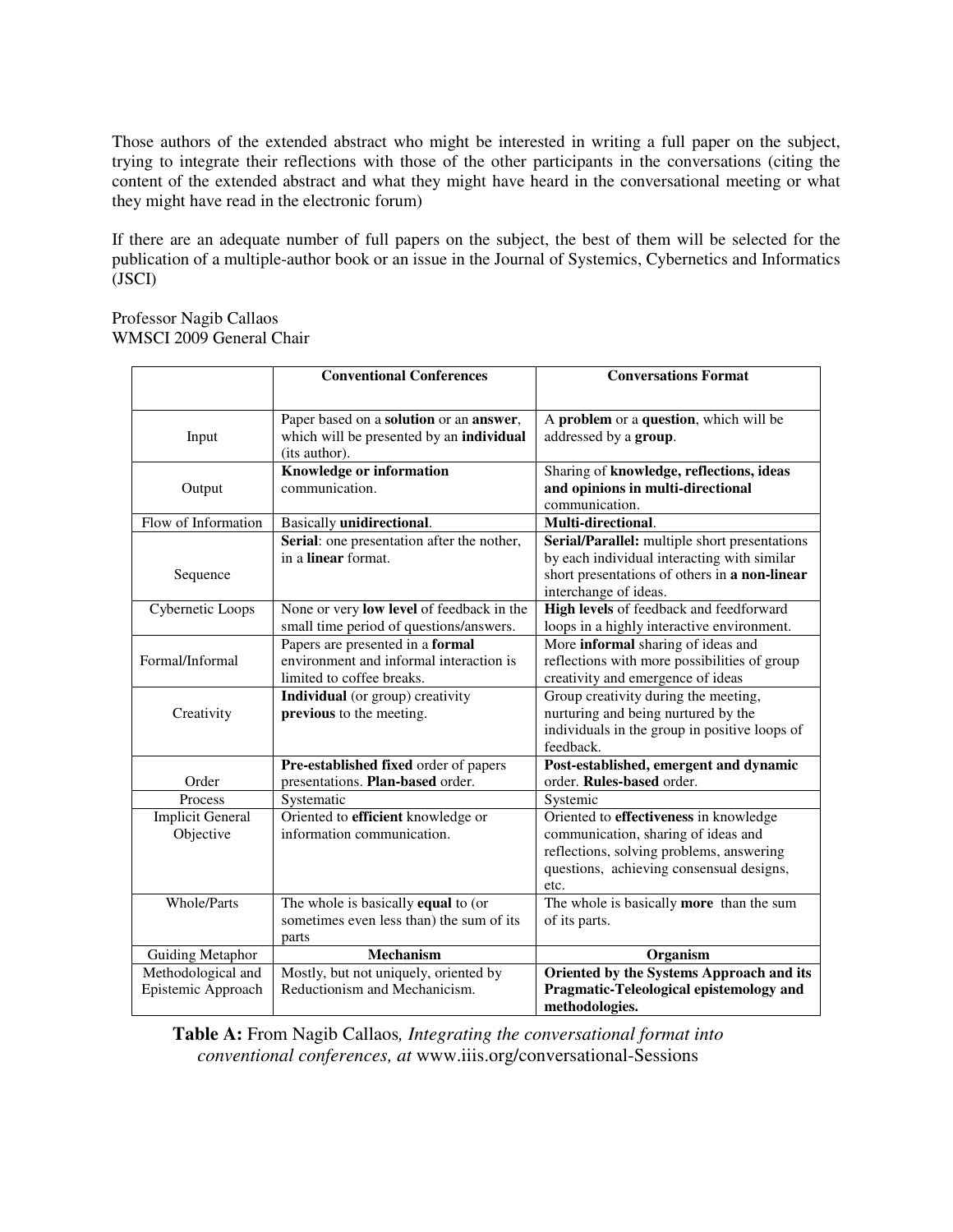# **Guidelines for the Conversational Format**

Richard Saul Wurman affirms that "You begin all the conversations with questions." (Conversation: What are conferences for? *Harvard Business Review*, June, 2006, p.26). Other authors think that the conversational format might begin with "a panel, a video presentation, or a reading". We will begin this conversation in the context of this 2006 conference with the question written in the conference program.

## **The Role of the Moderator**

This role of the moderator of a conversational meeting can be both challenging and rewarding. She or he is the key to an open, proactive and productive conversation, enabling people to explore ideas and thoughts and seek common ground, consensus and understanding.

Here are a few suggestions for bringing out a range of opinions, exploring the topic thoroughly, and encouraging a rich and lively discussion. A good moderator:

- serves as a facilitator rather than a lecturer and encourage everyone to spea, creating opportunities for everyone to do so, and helping participants look for common ground.
- remains impartial, encourage tolerance to opposite ideas, shows respect for all opinions, and does not use the position to influence the outcome of the discussion,
- keeps the conversation moving and on track by occasionally summarizing points, and bringing the discussion back to the topic if it wanders unproductively,
- asks questions that challenge old assumptions,
- if a ground rule is broken, asks the group to help re-establish the rules,
- proposes changes in commentator role that might help improve next conversations,
- registers the names of the participants in the conversations, and, if possible, makes a very short description of the most important issues that were raised in the converstation.

## **Setting Ground Rules**

Ground rules will help keep the conversation on track. Here are some suggested ground rules:

- Participants will be engaged listeners and contributing speakers, and will show respect for the views expressed by others.
- Although a frank exchange of conflicting views is encouraged, participants should be careful not to become argumentative or dogmatic in the expression of their point of view.
- Participants understand that their comments should be *brief* **no more that 5 minutes**. This is a basic rule to follows because is essential to the interactive and participative nature of the conversational format. The group can change the limit of five minutes via consensus or, at least the majority rule. No one will monopolize the conversation. The moderator will ensure that all who wish to speak have a chance to express their views.